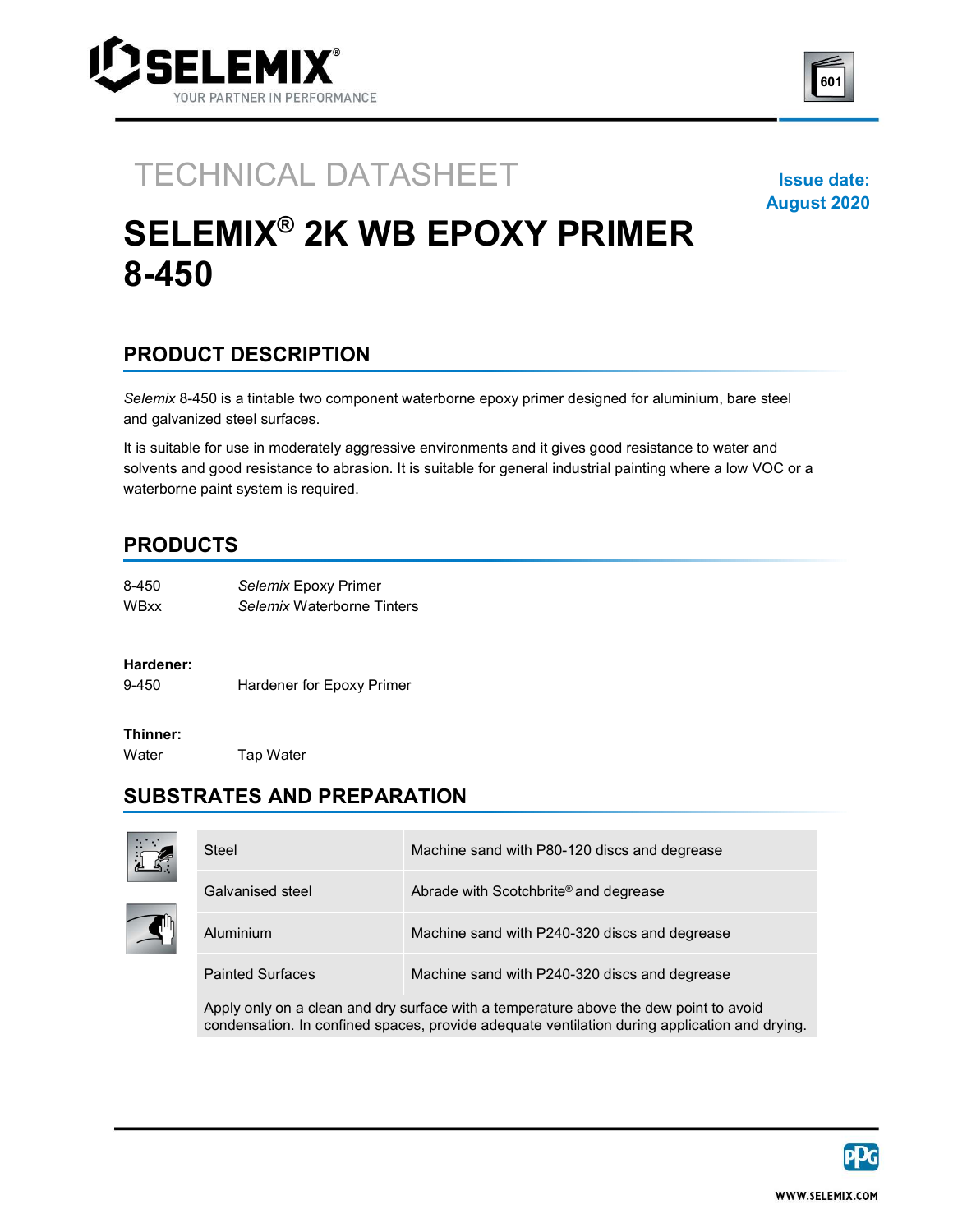



### MIXING

<u> Tanzania (h. 18</u> Thoroughly Mix Paint before activating and check colour before use. Shahe 9-450 hardener before use.

 $\textcolor{red}{\textbf{||.} \textbf{||.}}$ 

| <b>Features</b>                                                     | <b>Conventional</b>                 | <b>Air-Assisted Airless</b>    |
|---------------------------------------------------------------------|-------------------------------------|--------------------------------|
| By Weight:<br>8-450 Tinted Primer<br>9-450 Hardener<br>Water        | 1000<br>400<br>$20 - 100$           | 1000<br>400<br>$20 - 100$      |
| <b>By Volume:</b><br>8-450 Tinted Primer<br>9-450 Hardener<br>Water | 2<br>1<br>$0.04 - 0.2$<br>$(2-10%)$ | 2<br>$0.04 - 0.2$<br>$(2-10%)$ |
| Viscosity (at $20^{\circ}$ C):<br>Pot Life (at 20°C):               | $40 - 45$ secs DIN4<br>2 hours      | $40 - 45$ secs DIN4<br>2 hours |

## APPLICATION

| <b>Features</b>          | <b>Conventional</b>                                                                     | <b>Air-Assisted Airless</b>                                                                                     |
|--------------------------|-----------------------------------------------------------------------------------------|-----------------------------------------------------------------------------------------------------------------|
| Spraygun setup:          | Nozzle:<br>Gravity: 1.6 - 2.0 mm<br>Suction: 1.8 - 2.0 mm<br>Pressure feed: 1.2 - 1.4mm | Nozzle: 11 - 13 thou<br>$0.28 - 0.33$ mm                                                                        |
| Air Pressure:            | HVLP: 2 Bar<br>Standard: 2.5-3 Bar                                                      | $2 - 3$ Bar                                                                                                     |
| <b>Fluid Pressure:</b>   | N/A                                                                                     | 70 - 100 Bar                                                                                                    |
| Number of coats:         | 2                                                                                       | $2^*$<br>* if the substrate temperature is below<br>15°C, apply one light coat to enhance the<br>sag resistance |
| Flash-off between coats: | 15 mins minimum at $20^{\circ}$ C<br>or until matt                                      | 15 mins minimum at $20^{\circ}$ C<br>or until matt                                                              |
| Drying:                  | Air dry 5-6 hours or bake at<br>$60^{\circ}$ C for 45 mins                              | Air dry 5-6 hours or bake at<br>$60^{\circ}$ C for 45 mins                                                      |
| Flash-off before bake:   | 20 mins minimum at 20°C<br>or until matt                                                | 20 mins minimum at $20^{\circ}$ C<br>or until matt                                                              |
| Wet Film Thickness:      | 125-150 microns                                                                         | 125-150 microns                                                                                                 |
| Dry Film Thickness:      | 50-60 microns                                                                           | 50-60 microns                                                                                                   |

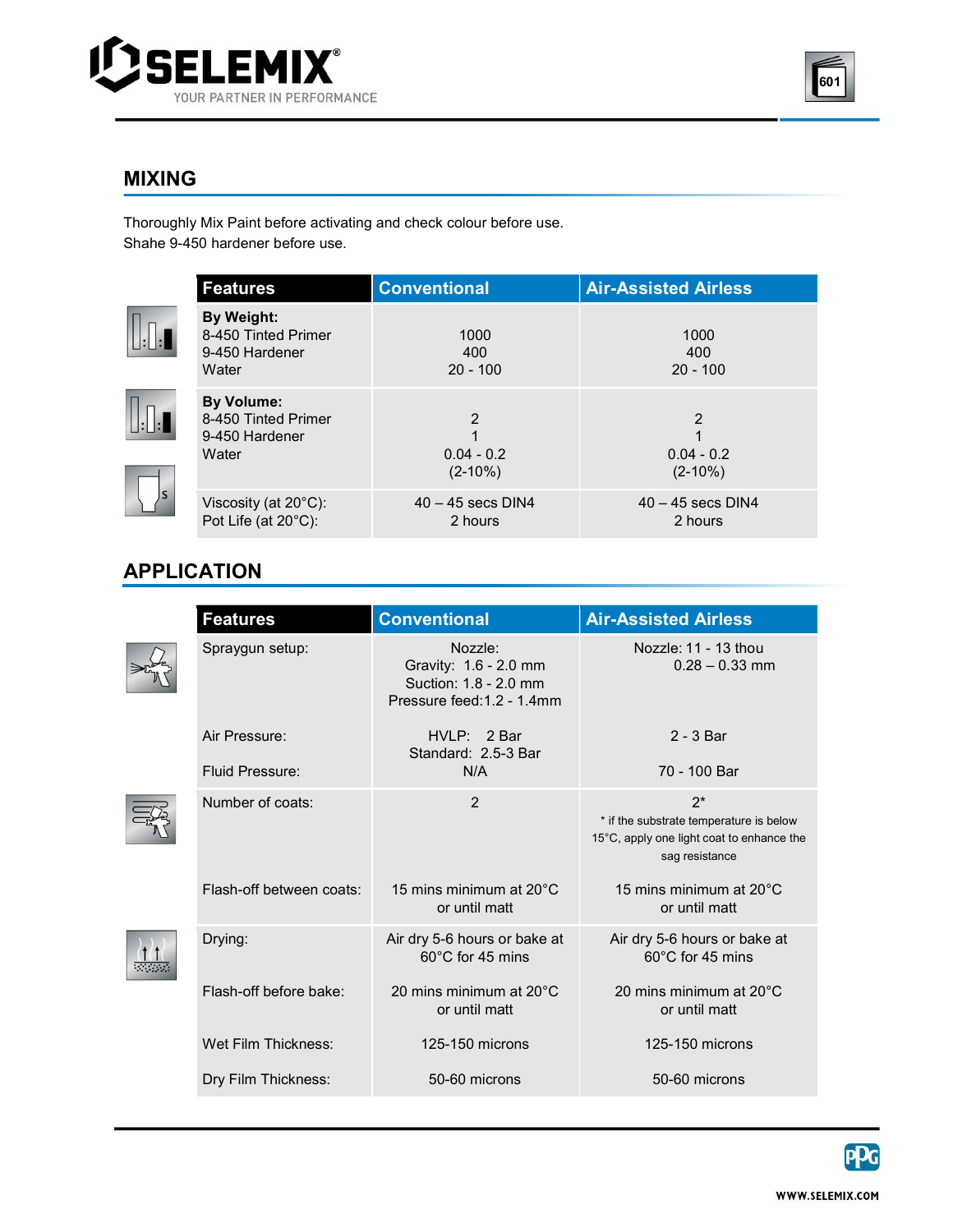



#### DRYING TIMES

 $at$ 

 $\overline{\mathcal{L}}$ 

| 20°C | Dust Free<br><b>Touch Free</b><br>Handleable<br>Hard Dry | 15 - 20 mins<br>$2 - 3$ hours<br>$3 - 4$ hours<br>16 hours                                                                                                                                                                                                                                                                              |
|------|----------------------------------------------------------|-----------------------------------------------------------------------------------------------------------------------------------------------------------------------------------------------------------------------------------------------------------------------------------------------------------------------------------------|
|      | Stoving:                                                 | 45 minutes @60°C<br>(according to film thickness)                                                                                                                                                                                                                                                                                       |
|      | Overcoating time:                                        | After bake, or after a minimum 5-6 hours air dry<br>(depending on film thickness and drying temperature)<br>Maximum: 72 hours without sanding on clean surface<br>with any Selemix waterborne 2K epoxy and polyurethane topcoats<br>or any Selemix solvent-borne epoxy and polyurethane topcoats                                        |
|      | Note:                                                    | Lower temperature or film thickness higher than 60um<br>will extend drying times.<br>The drying times quoted are approximate times and will vary<br>depending on drying conditions and film thickness.<br>Poor ventilation, temperature below 20°C, humidity above 85%<br>RH and excessive film thickness will extend the drying times. |

#### TECHNICAL DATA <u>a sa sala</u>

Based on ready-for-use mixed paint including water:

VOC (g/L): Solid content (weight): Solid content (volume): Theoretical coverage: Specific gravity (Ready for use)

Gloss:

Storage:

88 g/L 53-59 % 42-46 % 8.4 – 9.2 m² per litre at 50 microns DFT 1.23-1.29 Kg/L

Matt Finish

STORE FREE FROM FROST ABOVE 4°C. Prolonged exposure to high temperatures or direct sources of heat should be avoided

#### PRODUCT CODES AND DESCRIPTIONS

| <b>Selemix Code</b> | <b>Short Code</b> | <b>Product Description</b> | <b>Packsize</b> |        |
|---------------------|-------------------|----------------------------|-----------------|--------|
| 1.784.5000/E18K     | 8-450             | Epoxy Primer               |                 | 18 Kg  |
| 1.959.8450/E5       | $9 - 450$         | Hardener for Epoxy Primer  |                 | $5$ Lt |